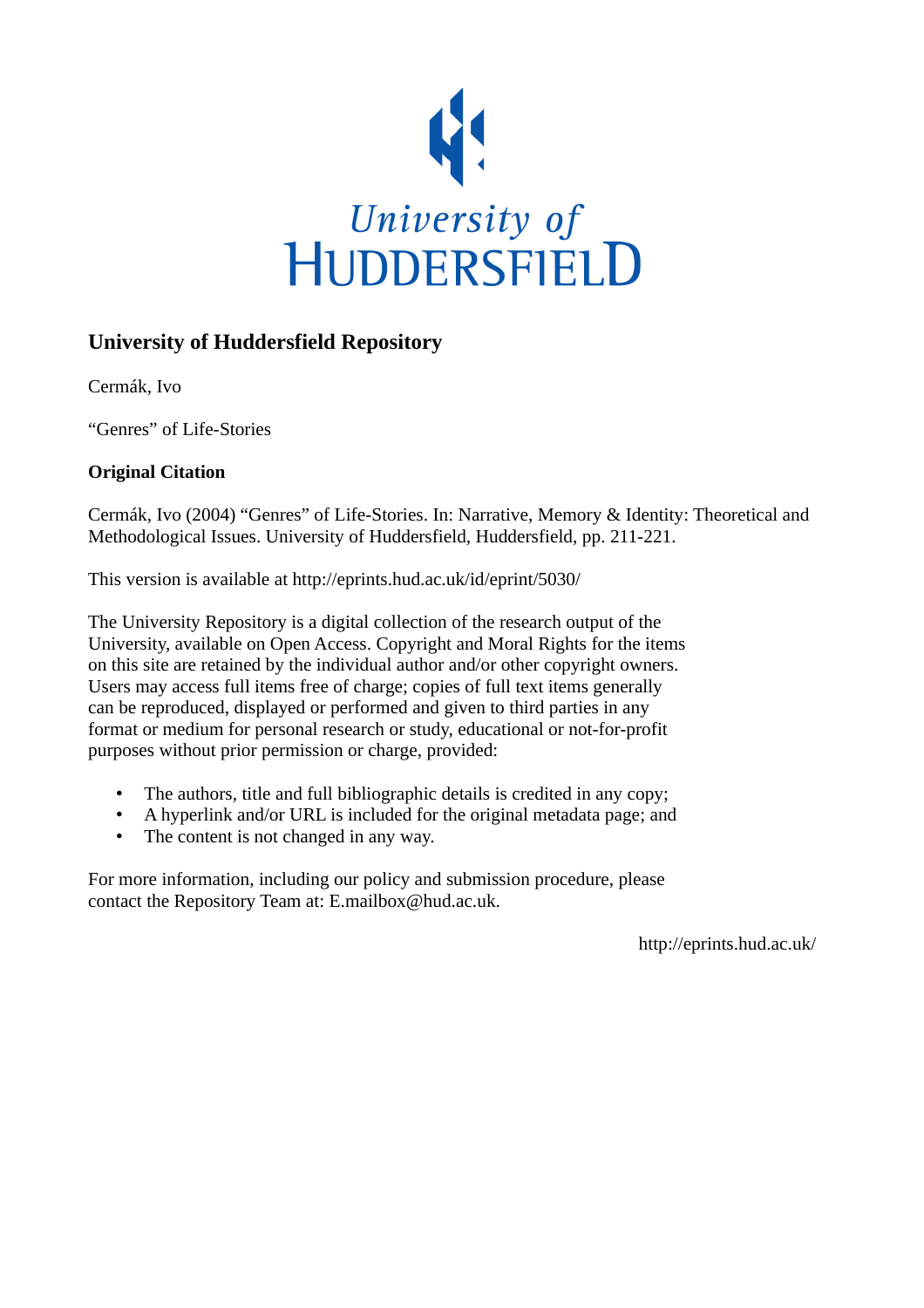# 19 "Genres" of Life-Stories IVO ČERMÁK

#### **Abstract**

Based on a life story telling, this paper explores a subjective sense of a passing life. A life line technique was used to elicit the life story telling. A subject was asked to draw a line of his/her life and mark the point of the present moment. Then he/she was encouraged to label subjectively important events of his/her life and reconstruct the life story. Fifty-two adult respondents (20 men and 32 women aged from 38 to 42 years) were involved in the research. A narrative holistic formal analysis of life line shapes (or life trajectories) was carried out. The life events and the life story content detected by the life line technique were also taken into account. The following categories were identified: life crisis - small loss and early recovery; life crisis - fall and dash; slow ascent; planned gain with an appreciated risk; moratorium; permanent descent; spiral; permanently shattering life line; and metanoia. Further, these categories were submitted to a general narrative thematic analysis to reach a more profound understanding of the "genres" of the life stories.

#### **Life Story as a Genre**

Genres are considered (ie. Frye, 1957 or White, 1973) throughout whole literary tradition as referring to essentially different kinds of literary forms. Originally they served as a tool for a better articulation and understanding of literary texts. But they have also a deeper sense. In psychology, Frye's four categories - tragedy, romance, satire, and comedy - are used for grasping a basic narrative tuning of human life or a basic personal narrativity - as for example Dan P. McAdams (1988, 1993) or Kevin Murray (1989) suggest in their psychological characterization of the four genres. Michal Adler (2003) used some of literal genre's categories for brilliant analyses in the psychotherapeutic context.

 From the psychological point of view you can conceive of genres as mental models (Feldman, 1992), or specific archetypes, which can represent something important in one's life. By exploring a literary story through the prism of these general categories, you evaluate its quality, usually by the three criteria or principles of a good story - continuity, coherence and universality.

 However, it seems that people telling their life stories tend intuitively to use rules similar to those which are reflected and applied by writers or scientists. But if you explore individual stories, you won't make do with such

211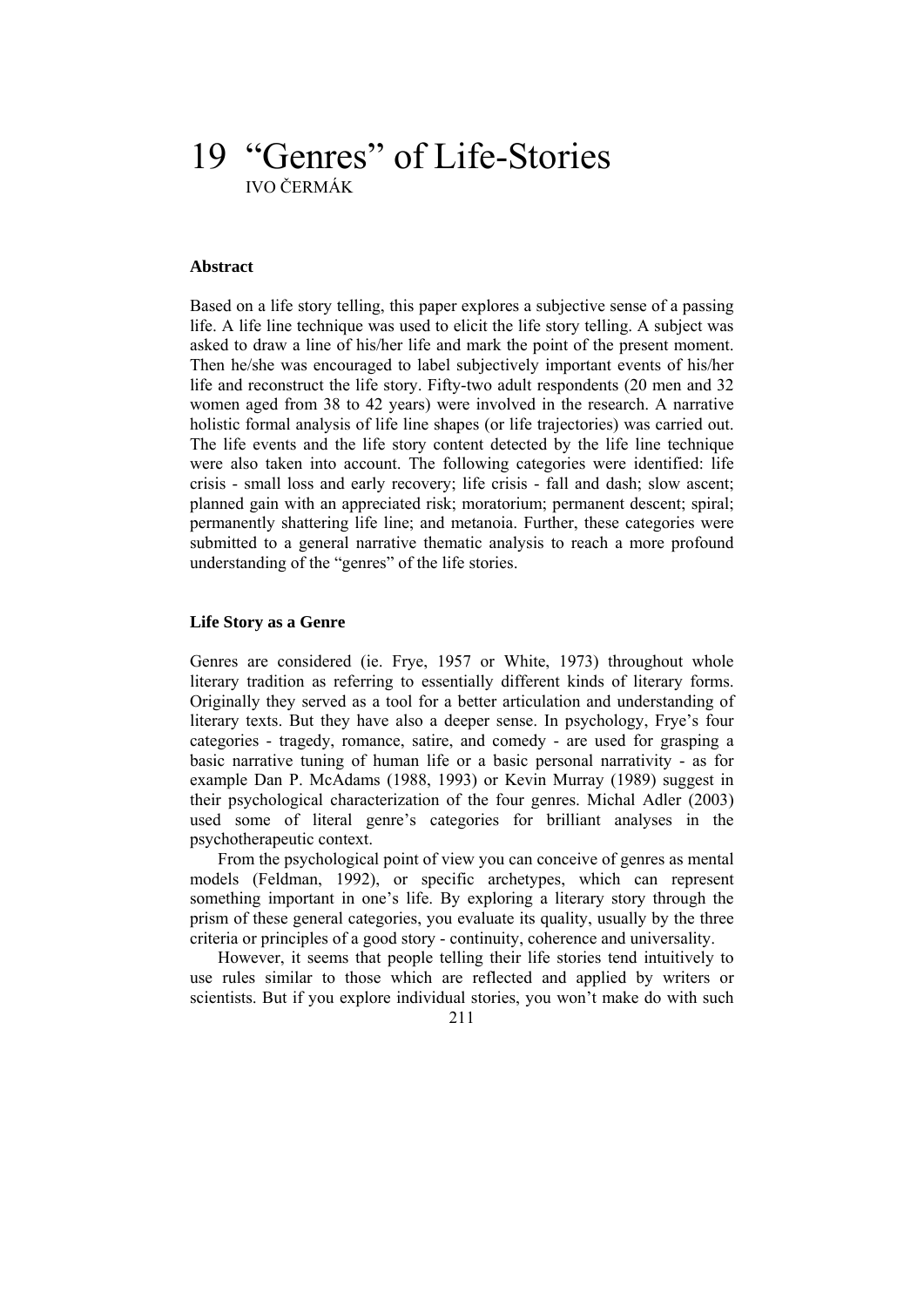$\mathcal{L} = \{ \mathcal{L} \mathcal{L} \mathcal{L} \mathcal{L} \mathcal{L} \mathcal{L} \mathcal{L} \mathcal{L} \mathcal{L} \mathcal{L} \mathcal{L} \mathcal{L} \mathcal{L} \mathcal{L} \mathcal{L} \mathcal{L} \mathcal{L} \mathcal{L} \mathcal{L} \mathcal{L} \mathcal{L} \mathcal{L} \mathcal{L} \mathcal{L} \mathcal{L} \mathcal{L} \mathcal{L} \mathcal{L} \mathcal{L} \mathcal{L} \mathcal{L} \mathcal{L} \mathcal{L} \mathcal{L} \mathcal{L} \$ 

an objective measure and thus you are forced to dispute or rather deconstruct the ideal quality of these categories. At least, you have to become aware that for example coherence - a sign of a good life story - can appear in the story of an individual whose life isn't coherent at all. If you are asked to narrate your life story you try to make it coherent without considering its correspondence with the reality of the lived life. For many people, this is the first reflexion of their life in its holistic perspective (as a unit). This very situation challenges more than ever the perception of life in its linear time development (continuity); the logical or rather pseudo-logical organization of truly disparate sequences of events (coherence); and the feeling of solidarity with other people's stories as a certain genre of archetypal proximity (universality). You do not reveal this coherence any better in a dialogue, a conversation, or in your own interpretation. Coherence is thus the ideal goal, but not necessarily the reality, and you have to be aware of this difference.

 Individuals tell us how their identities (parental, professional, marital, etc.) function in their life stories and also how these identities conflict or fit with each other. Elliot G. Mishler (1999) raises the question whether it is useful to consider story lines as an attempt to create coherence strategies, or as ways of achieving a unitary sense of self in face of life changes. Can the notion of coherence be used to understand how individuals resolve tensions and reconfigure their identities? Mishler argues that coherence is a shibboleth in a narrative field of inquiry, forming a fundamental triad of assumptions alongside universality and continuity.

 Although Mishler's heretic mission is dear to me, I believe that coherence as a criterion of the good story should not be fully rejected. One should take into account that human lives are full of incoherencies and discontinuities and the archetypal categories which are so useful in the literary science of the modernistic era may appear too ideal or even simplifying if they are intended to help us understand a human life. Should I rephrase Erich Kris (1952), I would say that coherence serves the feeling of the individual's identity or, if you like, the feeling of identity in relation to one's own life. A discourse on ethics would probably replace the term "coherence" with the term "the meaning of life". And from this perspective, even problematic terms such as coherence, continuity and universality are psychologically legitimate.

#### **Life Story and Personal Narrativities**

The telling of life stories brings along a specific kind of text, which can be called personal narrativity. This is autobiographic material. However, if it's gained through a dialogue between a participant-researcher and a participantnarrator, that is, if it is not adapted subsequently by the narrator, edited, elaborated or structured, it still is not autobiography, but a sort of a pre-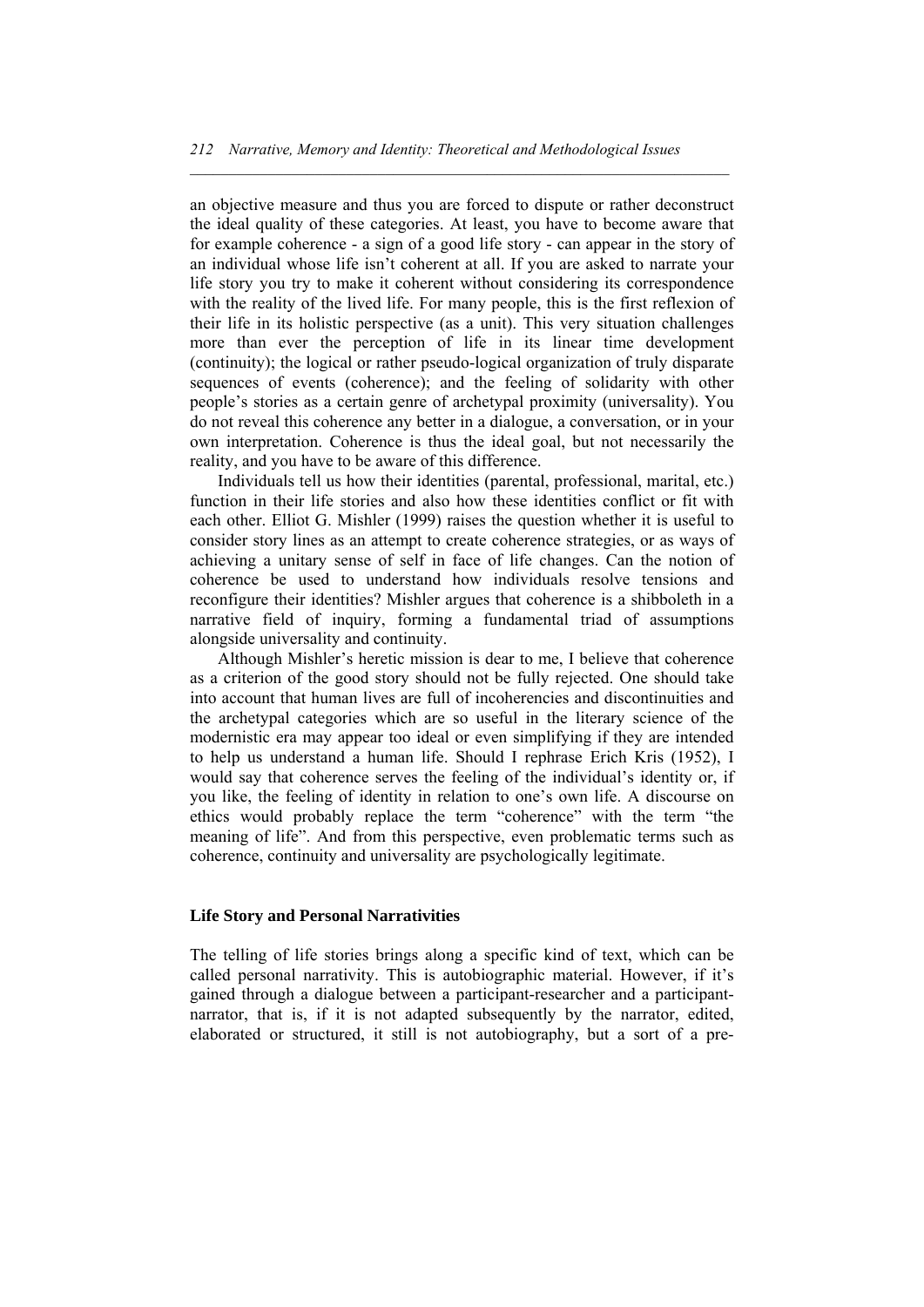autobiography. This is a special kind of story, which is constructed by each of us to put together different parts of our own self into a meaningful and persuasive unit through dialogue or conversational discourse. The purpose of personal narrativities is not to discover one's own self in the narrativity, but rather to create oneself through the narrativity. Personal narrativities represent only one of all the ways by which the life is structured and configured. It is an act of imagination - an integrated model of remembering one's past, perceived present and anticipated future. From the standpoint of form and content, personal narrativities may be regarded as the individual's identities. In accordance with this, the stories imitate life and present an internal reality to an external world. At the same time they shape and construct the narrator's reality and personality. The story is the identity of a man, it is the story created, narrated, revised and retold through one's life. You get to know who you are and find and reveal yourself to other people through your life stories.

 $\mathcal{L} = \{ \mathcal{L} \mathcal{L} \mathcal{L} \mathcal{L} \mathcal{L} \mathcal{L} \mathcal{L} \mathcal{L} \mathcal{L} \mathcal{L} \mathcal{L} \mathcal{L} \mathcal{L} \mathcal{L} \mathcal{L} \mathcal{L} \mathcal{L} \mathcal{L} \mathcal{L} \mathcal{L} \mathcal{L} \mathcal{L} \mathcal{L} \mathcal{L} \mathcal{L} \mathcal{L} \mathcal{L} \mathcal{L} \mathcal{L} \mathcal{L} \mathcal{L} \mathcal{L} \mathcal{L} \mathcal{L} \mathcal{L} \$ 

#### **The Methodology of Research on Life Stories**

Life stories may serve a researcher as a key to an understanding of identityboth in its "real" or "historical" core, but also as a narrative construct. To rephrase Spence, they contain "narrative truth" (Spence, 1982), which may be strongly connected, either freely resembling or far from "historical truth". The stories are usually constructed around some core of life events and open up a wide space for replenishments and changes in emphases, ie. for an interpretation of "remembered facts".

 A life story, which a participant offers in an interview, is not stable. It develops and changes throughout time. If the partial story is recorded and rewritten, the resulting text is frozen and you could say that it resembles a picture of a dynamically changing identity. You read the story as text and interpret it as a static product. As if you interpreted inner, ie. existing, reality, which is really constantly in flux (see Mishler, 1999).

 Moreover, each story is influenced by the context in which it is narrated: by the goal of the interview; by the character of the audience and one's relationship with it, which are formed during the research between a narrator and a listener; by the resemblance of their cultural backgrounds; by the actual mood of the narrator, and so on. That's why the partial story represents only one (or more) of all the possible forms of an individual life story and identity. The life story told by a participant is thus a partial representation of polyphonic concert of life (Bachtin, 1981, 1988; Mishler, 1999).

 The most complex approach to an analysis of life story telling is in my opinion "the model for classification and organisation of narrative analyses types" by Amia Lieblich, Rivka-Tuval Mashiach and Tamara Zilber (1998). Their model is based on a combination of two dimensions - holistic-categorical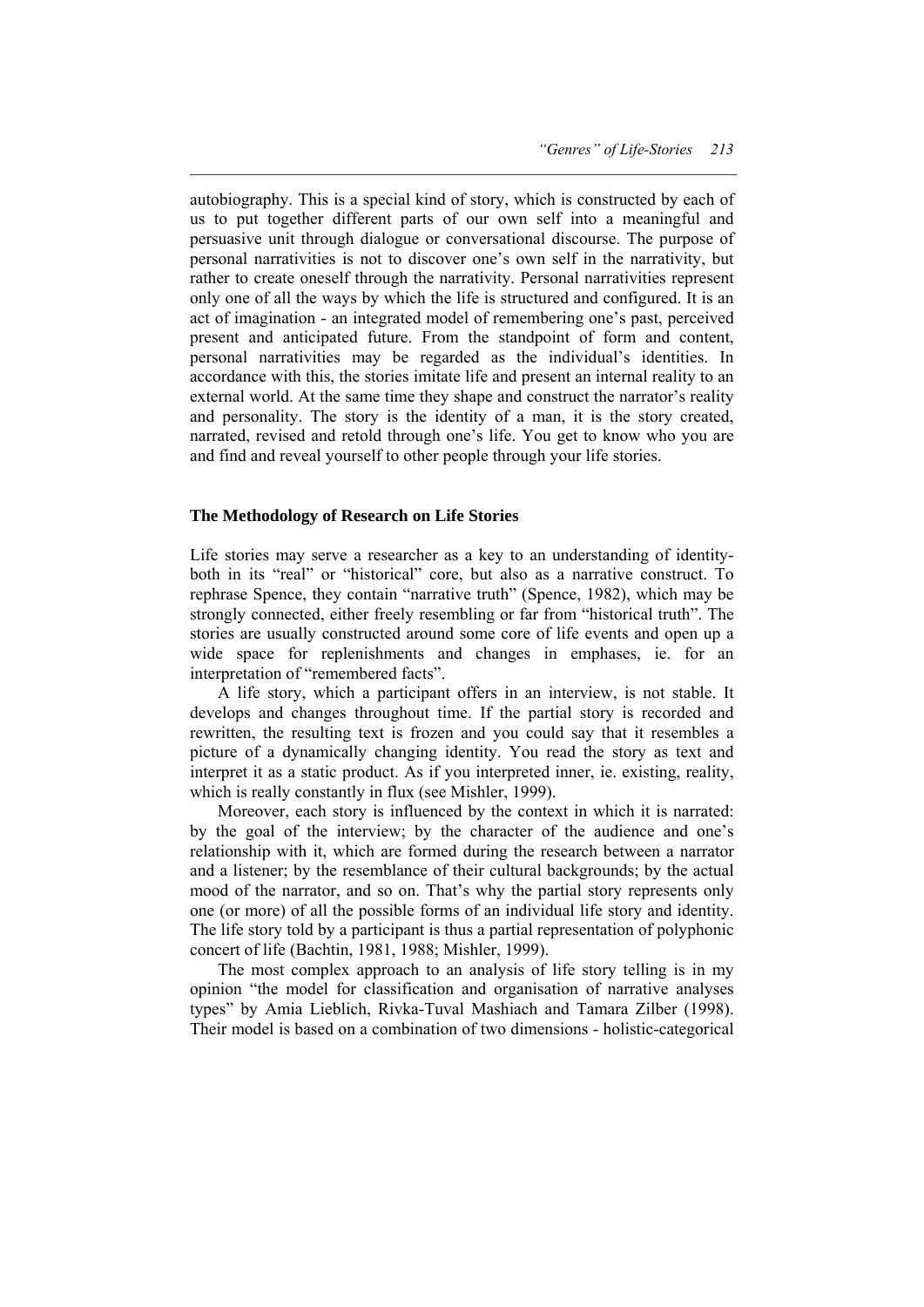and content-formal. From these two dimensions, four modes of narrativity reading can be abstracted: holistic-content, holistic-form, categorical-content and categorical-form. I used a combination of a holistic-content and a holisticform mode for an analysis of personal narrativities of probands.

 $\mathcal{L} = \{ \mathcal{L} \mathcal{L} \mathcal{L} \mathcal{L} \mathcal{L} \mathcal{L} \mathcal{L} \mathcal{L} \mathcal{L} \mathcal{L} \mathcal{L} \mathcal{L} \mathcal{L} \mathcal{L} \mathcal{L} \mathcal{L} \mathcal{L} \mathcal{L} \mathcal{L} \mathcal{L} \mathcal{L} \mathcal{L} \mathcal{L} \mathcal{L} \mathcal{L} \mathcal{L} \mathcal{L} \mathcal{L} \mathcal{L} \mathcal{L} \mathcal{L} \mathcal{L} \mathcal{L} \mathcal{L} \mathcal{L} \$ 

#### *Holistic-Content Mode*

The story is considered as whole, which means that the researcher focuses on the entire story, especially on the content of the story. When a separate part of a story is interpreted, then this part is analysed in light of the content emerging from the rest of the narrativity or is read in the context of the whole story. In holistic content reading I was inspired by McAdams' interview format (McAdams, 1988, 1993) but I have not used it as dogma. After the spontaneous life-story telling I encouraged talking about key life-events, significant others and family, the future and projects, stresses and problems, personal "philosophy", feeling of coherence and change.

#### *Holistic-Form Mode*

The focus is on formal aspects of story rather than on its content. Every story can be characterized by its plot, structure of life events, narrative tuning in sense of comedy, tragedy, romance, satire, novel, and so on. The story moves on towards the present moment in the teller's life or on the contrary diverges from it. The narrator can search for a climax or turning point in the life-story, which could be important the understanding of the entire life course. Gergen and Gergen (1988) conclude that every story is characterised by its plot, which is discerned by so called plot analysis. They found three basic life-course patterns - progression, regression and steady. According to them the three formats can be combined into a more complex plot, which Amia Lieblich, Rivka Tuval-Mashiach and Tamara Zilber (1998) found in their narrative interviews. They interpreted them as a moratorium, trial and error, slowly ascending, risk and gain, and descent and gain. In my own analysis I have been inspired by both these findings and also by the original projective method of the Czech psychologist J. Tyl (1985, quoted also in Říčan and Ženatý, 1988). This method was called the life-line.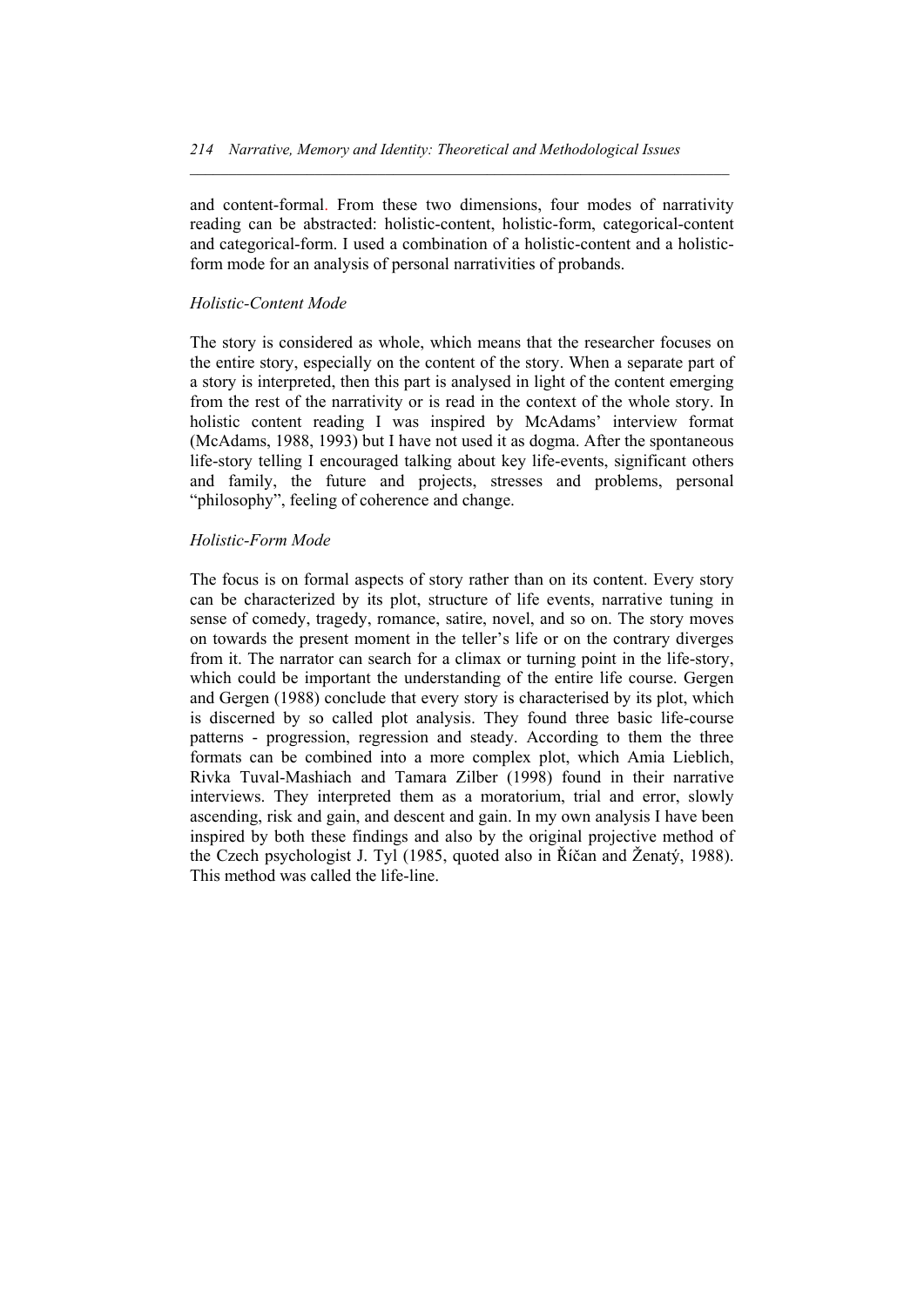#### *The Life-Line Method*

Participants were instructed to draw the line which represents their life-course. I asked them also to mark the spot where they feel they are now (present moment) and after that they were asked to enter their events which they consider to be significant in their life. The life-line method is widely used in psychotherapy in order to stimulate therapist-client dialogue on client's life troubles. Knobloch and Knobloch (1979) or Adler and Rungta (2002) used the idea of the life-line technique in a different way.

 $\mathcal{L} = \{ \mathcal{L} \mathcal{L} \mathcal{L} \mathcal{L} \mathcal{L} \mathcal{L} \mathcal{L} \mathcal{L} \mathcal{L} \mathcal{L} \mathcal{L} \mathcal{L} \mathcal{L} \mathcal{L} \mathcal{L} \mathcal{L} \mathcal{L} \mathcal{L} \mathcal{L} \mathcal{L} \mathcal{L} \mathcal{L} \mathcal{L} \mathcal{L} \mathcal{L} \mathcal{L} \mathcal{L} \mathcal{L} \mathcal{L} \mathcal{L} \mathcal{L} \mathcal{L} \mathcal{L} \mathcal{L} \mathcal{L} \$ 

#### *Findings*

I interviewed 52 adult non-patient subjects (aged from 38 to 42, 20 men, 32 women). In the narrative material I found the following genres:

Life-crisis - small loss and fast recovery



Life is seen as full of distresses, which are quickly coped with; it is not useful for the subject to have too many positive expectations concerning his lifecourse. The positive form of this life-story genre would be the use of efficient coping strategies, a quick disappearance of negative emotions or a fast return to previous level of emotional tuning. At the opposite end of this genre continuum we can find repression of emotion, avoidance of feelings, marginalization of personally significant events and the experience of tension and guilt feeling.

Slowly ascending



Life is conceived as a natural drift upward, as enrichment by foreseeable lifeexperiences.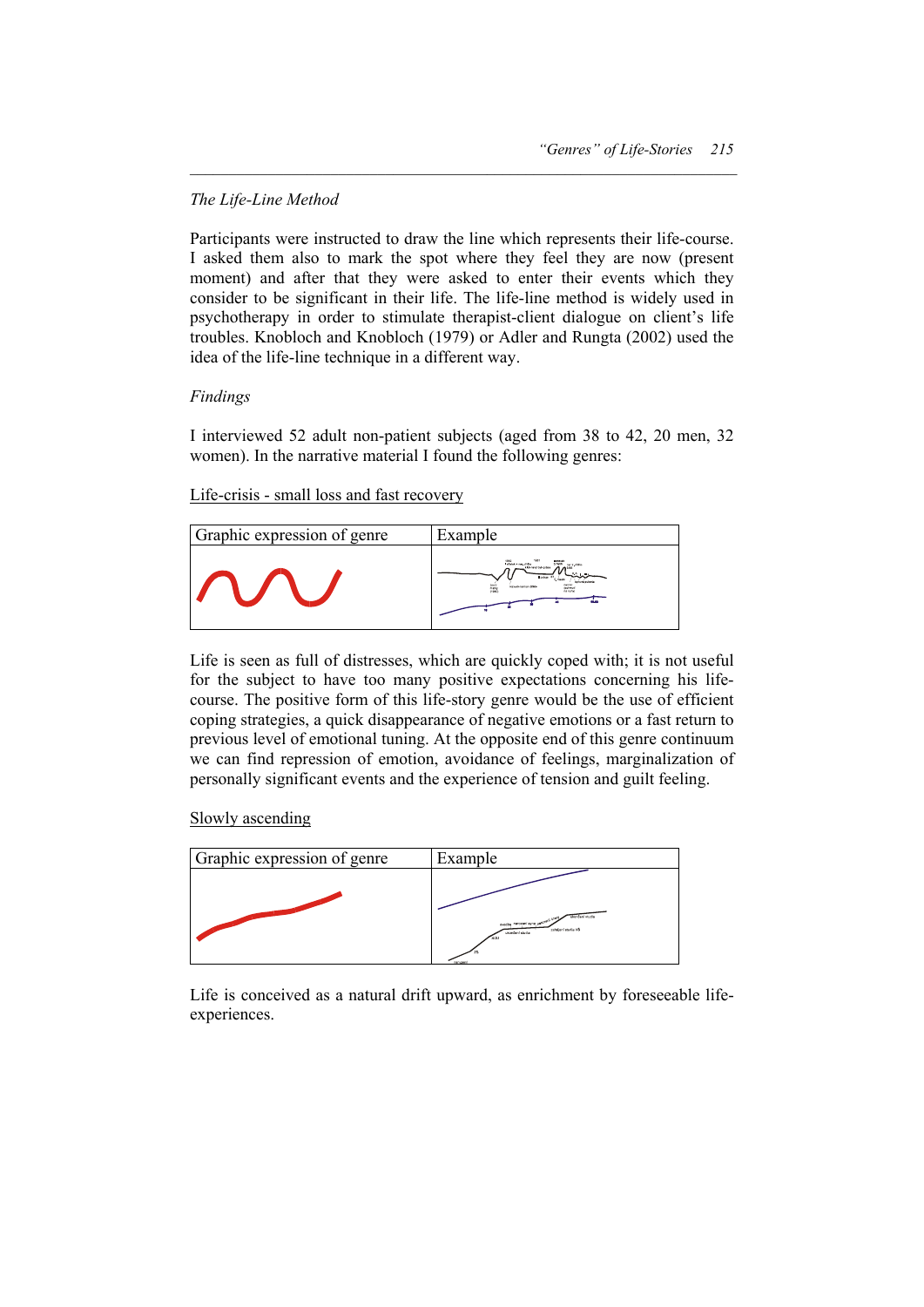At the positive pole we have certain and slow progress and growth, stability, self-confidence and belief in others, while at the negative pole we see a tendency to anticipate that unexpected or unpredicted events will cause an emotional disaster.

 $\mathcal{L} = \{ \mathcal{L} \mathcal{L} \mathcal{L} \mathcal{L} \mathcal{L} \mathcal{L} \mathcal{L} \mathcal{L} \mathcal{L} \mathcal{L} \mathcal{L} \mathcal{L} \mathcal{L} \mathcal{L} \mathcal{L} \mathcal{L} \mathcal{L} \mathcal{L} \mathcal{L} \mathcal{L} \mathcal{L} \mathcal{L} \mathcal{L} \mathcal{L} \mathcal{L} \mathcal{L} \mathcal{L} \mathcal{L} \mathcal{L} \mathcal{L} \mathcal{L} \mathcal{L} \mathcal{L} \mathcal{L} \mathcal{L} \$ 

Planned gain with appreciated risk



Life is seen as a chain of perpetual deciding, where gain is being prepared and risk of loss is not being excluded. The positive form of this consists of resilience against disappointments, while the negative form shows expediency, instrumental relations to people, egoism, and a lack of spontaneity.

Life-crisis - fall and dash



Life crises are deep and capability for not giving up is considerable. The positive form of this genre includes emotional engagement, capability for stamina restoration, vitality, and resilience. On the opposite side you can find emotional vulnerability or/and strong signs of depression.

#### Moratorium

| Graphic expression of genre | Example |
|-----------------------------|---------|
|                             |         |

Life is seen as something that is given inherently and that one cannot influence. Both positive and negative experience is accepted without any strong emotions. The positive form of this takes a stable adaptation, optimal arousal, good selfcontrol, while the negative form consists of shallow emotions, feelings of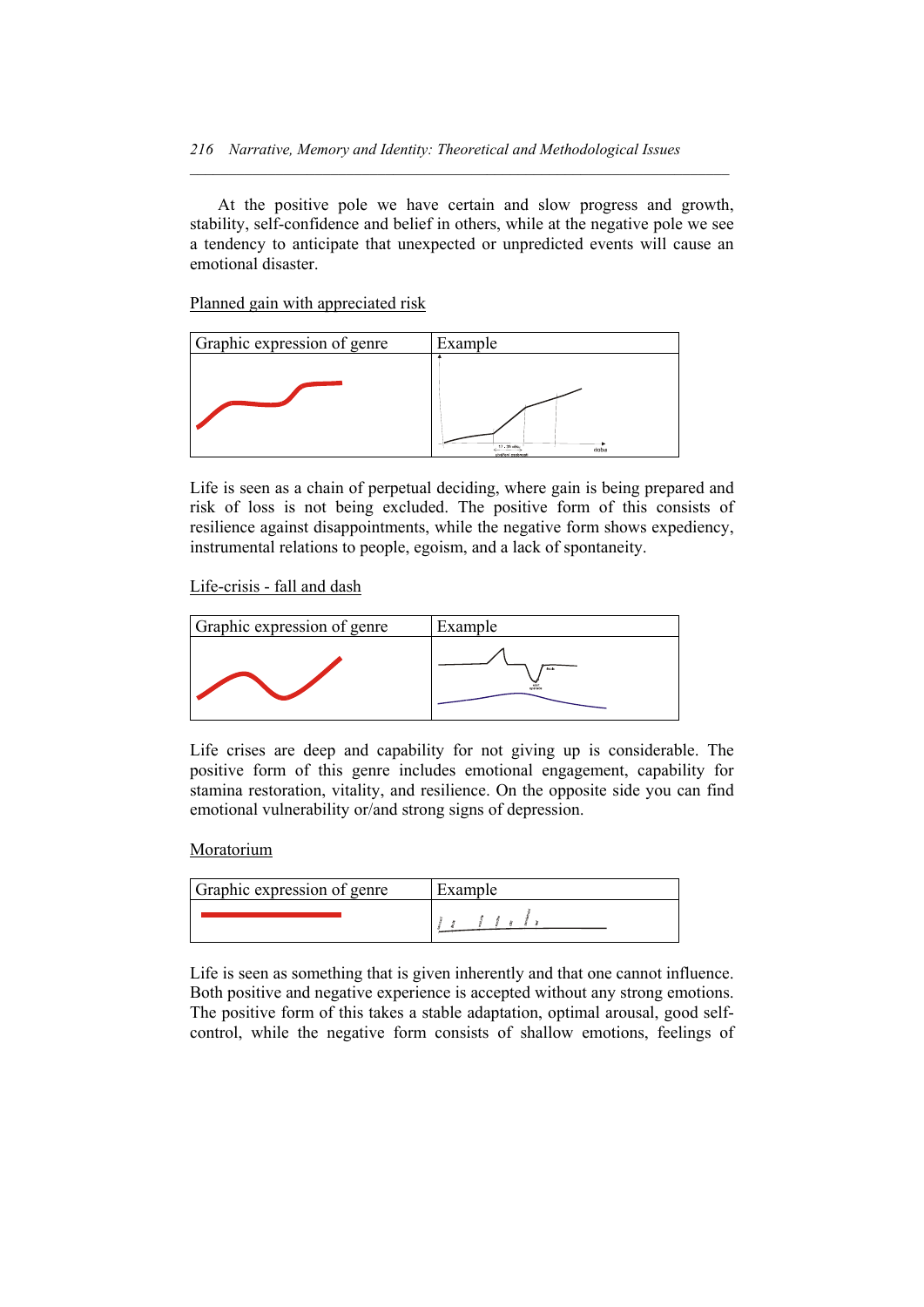boredom and emptiness, the burn-out syndrome, loss of life-meaning, extreme self-control and conformity, blindness to life challenges, a non-creative life.

 $\mathcal{L} = \{ \mathcal{L} \mathcal{L} \mathcal{L} \mathcal{L} \mathcal{L} \mathcal{L} \mathcal{L} \mathcal{L} \mathcal{L} \mathcal{L} \mathcal{L} \mathcal{L} \mathcal{L} \mathcal{L} \mathcal{L} \mathcal{L} \mathcal{L} \mathcal{L} \mathcal{L} \mathcal{L} \mathcal{L} \mathcal{L} \mathcal{L} \mathcal{L} \mathcal{L} \mathcal{L} \mathcal{L} \mathcal{L} \mathcal{L} \mathcal{L} \mathcal{L} \mathcal{L} \mathcal{L} \mathcal{L} \mathcal{L} \$ 

Metanoia

| Graphic expression of genre | Example        |
|-----------------------------|----------------|
|                             | 90<br>maturita |

 Metanoia means a shift in one's values, in one's self-evaluation, or a spiritual transformation, the sensing of new dimensions of human lives. Such a vision separates the individual for some time from his/her community and connects him/her with some other. It also refers to penitence in the religious sense of the word, a moral dictation to stop what you are doing so as to find the path toward something in front of you but out of sight (see in Frye, 1983/2000; Clarkson, 1992). This genre was detected in the life story of a woman from the sample. In this concrete case, metanoia meant a fundamental shift in the value content of her life, a period in which a transformation tooks place and was accompanied by confusion, meditation, intensive searching and balancing. The mind is characteristically massively flooded with existential questions, an individual searches again and again for the sense of life. It is a turning point, or an aligning moment in life, accompanied sometimes by regressive tendencies. Continuity is not interrupted if a way out is found and one's identity continues and one's previous life is not denied, but is evaluated positively overall.

#### **Metanoia Genre of Life-Story - Narrative Research Example (Woman, 38 years old):**

Well, this is a return to middle school, where it all began, then I studied at univeristy, then I was in Brno … something like four years, when I was employed, and this was the point where I decided to join the Fellowship (she became a nun) … this was a certain maturity, but it's not really a question of maturity, but rather a major transformation, a return home … In fact I wanted terribly to return home. I did return home and there it was totally different from when I left, in part because I had changed myself, but of course at first it was a terrible disappointment, and that accounts for my confusion … I forgot something else … I did not experience maturing as a tragedy, but this is such a rupture … in fact I was looking for a direction, what next … and then, when I had been employed for those four years, I kind of decided to change, to change my spiritual life … those are two things, one a personal search, the other a deeper encounter with God, in short a great, fundamental decision. It had two components. It was 1990 that I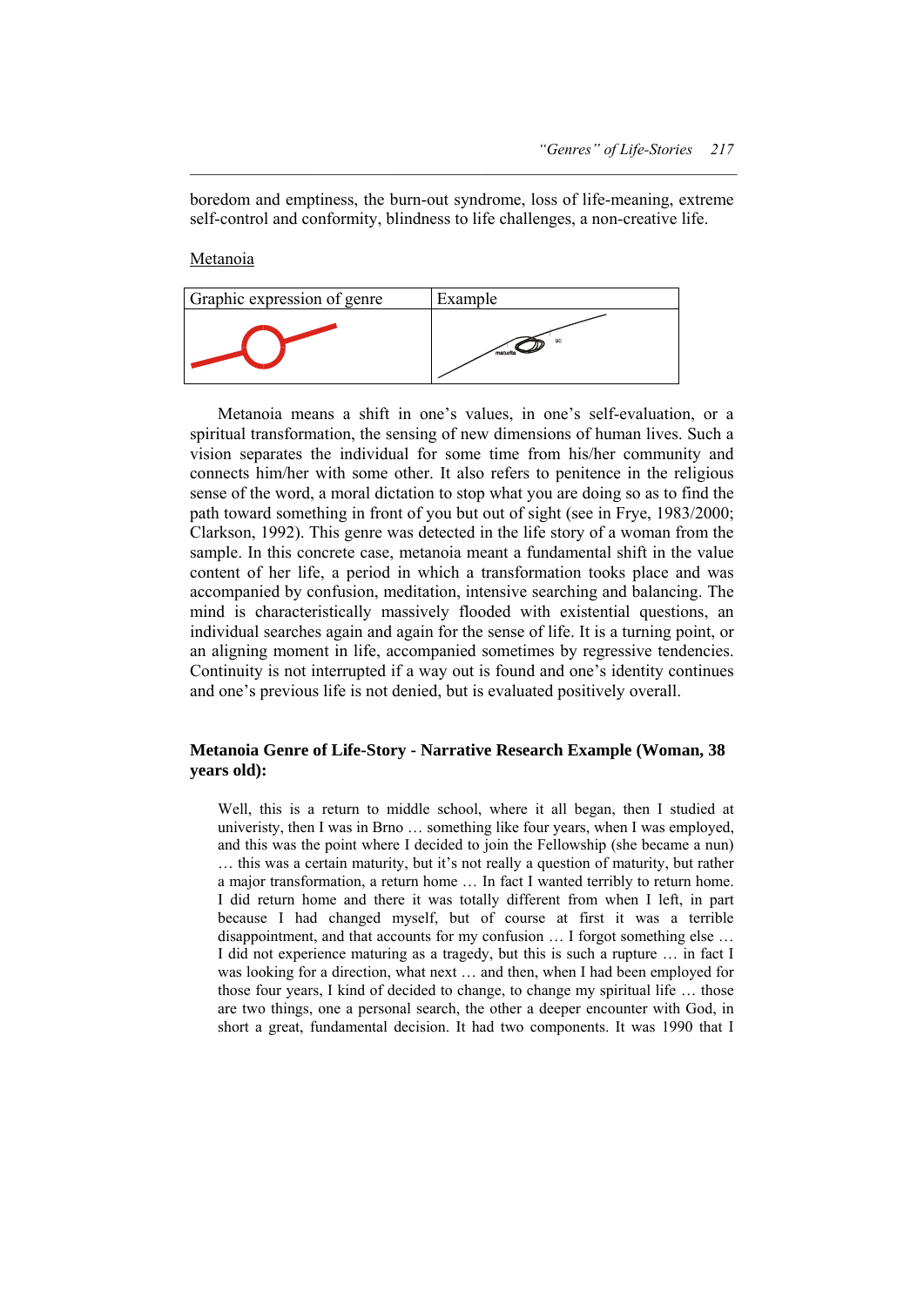$\mathcal{L} = \{ \mathcal{L} \mathcal{L} \mathcal{L} \mathcal{L} \mathcal{L} \mathcal{L} \mathcal{L} \mathcal{L} \mathcal{L} \mathcal{L} \mathcal{L} \mathcal{L} \mathcal{L} \mathcal{L} \mathcal{L} \mathcal{L} \mathcal{L} \mathcal{L} \mathcal{L} \mathcal{L} \mathcal{L} \mathcal{L} \mathcal{L} \mathcal{L} \mathcal{L} \mathcal{L} \mathcal{L} \mathcal{L} \mathcal{L} \mathcal{L} \mathcal{L} \mathcal{L} \mathcal{L} \mathcal{L} \mathcal{L} \$ 

made the decision, it's interesting that that was also decisive for our society, even though I would not have connected it, but it may have had some connection, because even the fact that I could get to know the Fellowship a learn that this way even exists, was probably given by the fact that things began to loosen up a bit in society in '89. So the possibility of meeting this opportunity was greater than before. Before, it was all hidden and it all depended on the individual … and I was not looking for it at the time.

Permanent descending



Life is seen as a gradual decline from its very beginning. This entails regression, avoidance of problem solving, hopelessness, powerlessness, and a subtle or hardly noticeable suicidal tendency.

**Spiral** 



Life is seen as a gradual enlarging of connected circles, one's "me" is the locus of life. This includes the qualities of self-centredness, extravagancy, exhibition-ism, hysterical tendency, and narcissism. Permanently shattering life line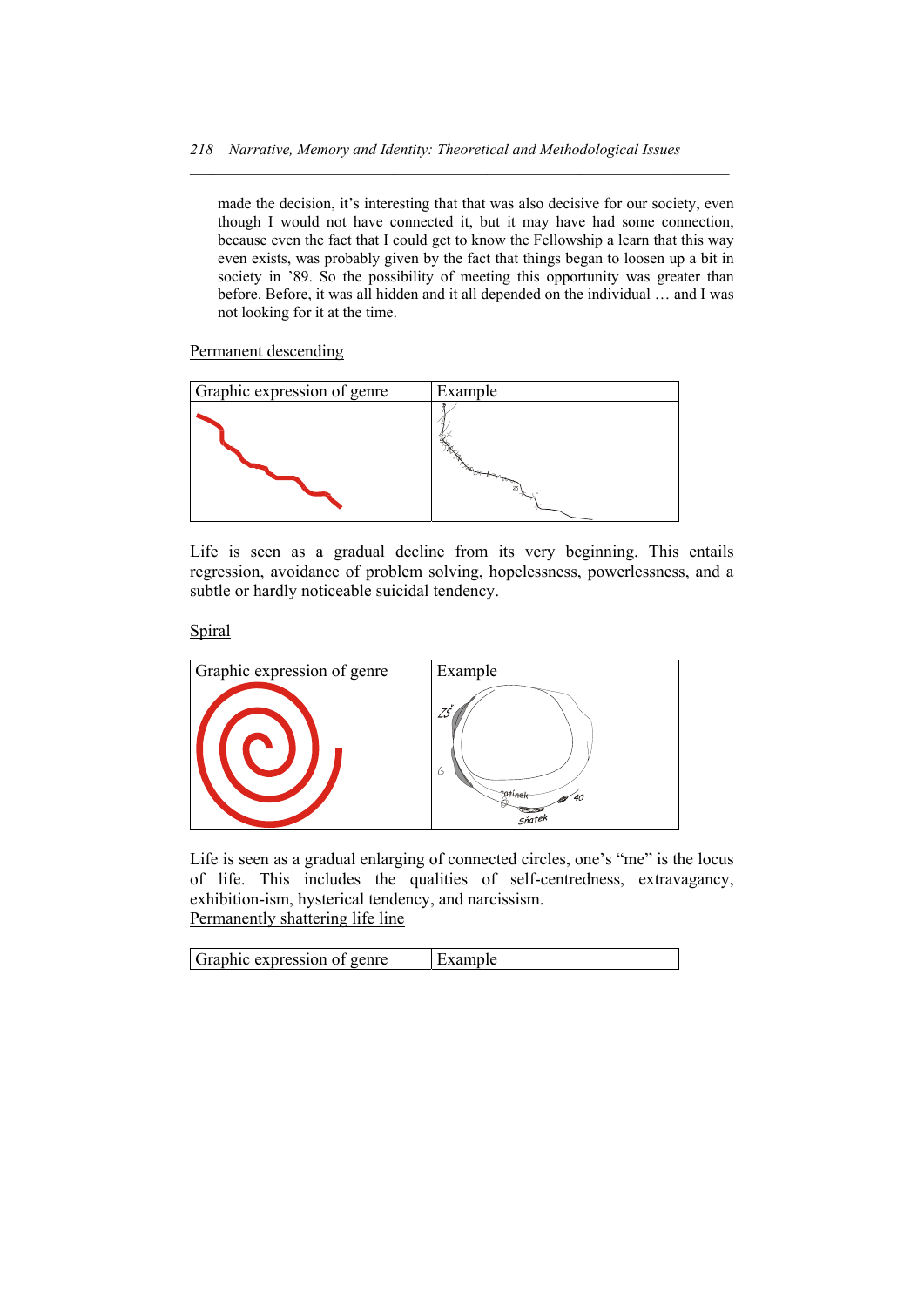

The prevailing shape of the life course is permanently shattered; the subject is not able to hold onto a coherent life-line. Here we see impulsivity, lack of selfcontrol, disintegration, the borderline condition, psychopathy, and asocial tendency.

#### *Discontinuity*

We can expect that more genres of life story could be identified when we explore individuals with a different life experience. Based on the interview with one Czech emigrant, I found a genre which I called discontinuity. He did not draw his life-line but we can describe some important characteristics of this genre from his recounting. The life-course is interrupted by a crushingly strong experience. The experiences may be of different kinds, but are of great intensity; examples are trauma, a peak-experience, a nadir-experience, emigration, etc.

#### **Brief Concluding Commentary**

The life story telling through a life-line evokes very complex kind of memories unfolded on a time continuum. A narrator reflects the time course of his or her own life, which includes the past, the present and the future. I based my research on a formal-holistic concept of life as it is presented by the shape of the life-line. Before I started to question a narrator to understand some of life events from his/her point of view, I would let the participant spontaneously tell his/her life story. This spontaneous narration served as a basis for holisticcontent analysis, with the help of which I tried to identify the content of the core personal narrativity. The combination of both analyses led me to classify the narrators' life story genres. An analysis of spontaneous narration revealed two basic psychologically relevant content modes in a life story - coping with burdens (behavioural level) and emotional tuning (experience level). It is possible to identify both positive and negative aspects of these two dimensions in each genre category. The genres, which I identified, don't strictly correspond with those represented in literature - a romance, a comedy, a satire, or a tragedy. But if I had used another type of analysis, I could have discovered narration similar to these categories. I looked through the participant's life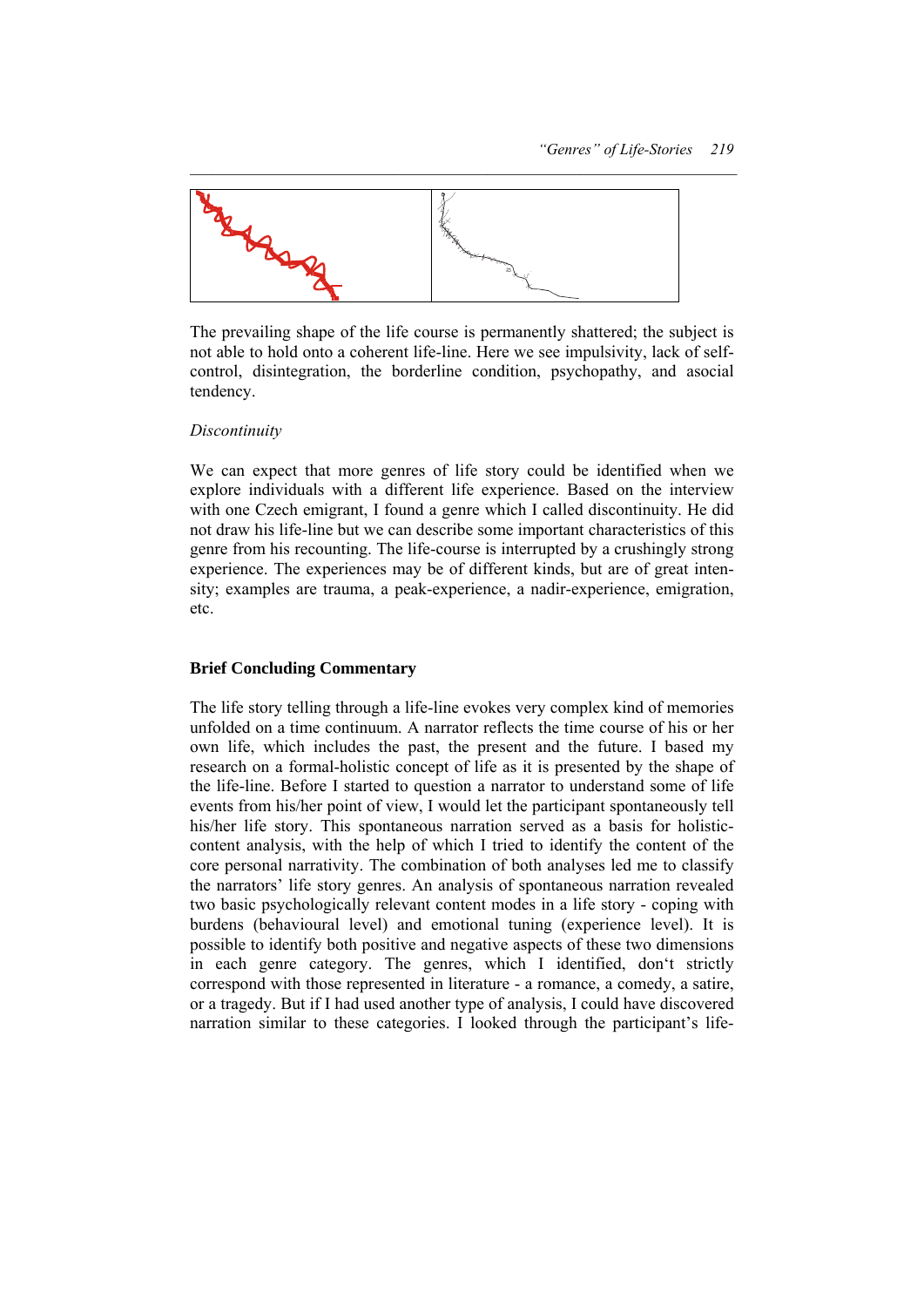stories and it seems to me that these classical genres emerged within each of the life-stories "genres". However, I did not include an analysis of classical Frye's categories into this paper.

 $\mathcal{L} = \{ \mathcal{L} \mathcal{L} \mathcal{L} \mathcal{L} \mathcal{L} \mathcal{L} \mathcal{L} \mathcal{L} \mathcal{L} \mathcal{L} \mathcal{L} \mathcal{L} \mathcal{L} \mathcal{L} \mathcal{L} \mathcal{L} \mathcal{L} \mathcal{L} \mathcal{L} \mathcal{L} \mathcal{L} \mathcal{L} \mathcal{L} \mathcal{L} \mathcal{L} \mathcal{L} \mathcal{L} \mathcal{L} \mathcal{L} \mathcal{L} \mathcal{L} \mathcal{L} \mathcal{L} \mathcal{L} \mathcal{L} \$ 

 It is clear that in one life-course combinations of several life-line categories are often found. It is appropriate to expect some differences between male and female concept of story-line but the focus of this paper has not been on that issues.

 From the methodological point of view, a holistic-formal analysis should be followed by separate analysis of life-time-parts. Moreover, a narrative or thematic analysis of the interview about the life-line and a detailed inquiry should be also added. Psychological credibility of a life line is always the result of elaborate questioning and a narrative or thematic analysis of the interview.

#### **Acknowledgements**

This research was funded by the Grant agency of Academy of Science, Czech Republic (Stability, variability and predictability of psychic characteristic in adulthood, A 802 5004) and partly also by the Research project of the Institute of Psychology, Academy of Science, Czech Republic (AV0Z7025918) for which I am very grateful.

#### **References**

- Adler, M. (2003) Žánr klientova příběhu v psychoterapii (The genre of client's story in psychotherapy), *Czechoslovak psychology*, in press.
- Adler, M. and Rungta, S. (2002) Integrating New Members into an Ongoing Therapy Group: The Life-line Technique, *Group,* Vol.26 (4), 283-296.
- Bachtin, M.M. (1981) *Román jako dialog*, *(The novel as a dialogue),* Praha, Odeon.
- Bachtin, M.M. (1988) *Estetika slovesnej tvorby*, *(Aesthetics of literary creation),* Bratislava, Tatran.
- Clarkson, P. (1992) *Transactional Analysis Psychotherapy. An Integrated Approach,* London, New York, Routledge.
- Feldman, C.F. (1994) Genres as mental models, in Ammaniti, M., Stern, D.S. (eds) *Psychoanalysis and Development, Representation and Narratives*, New York, London, New York University Press, 111-121.
- Frye, N. (1957) *Anatomy of Criticism*, Princeton, Princeton University, (zkontrolovat).
- Frye, N. (1983/2000) *Biblický kód: Bible a literatura (The Great Code: The Bible and Literature)*, Brno, Host.